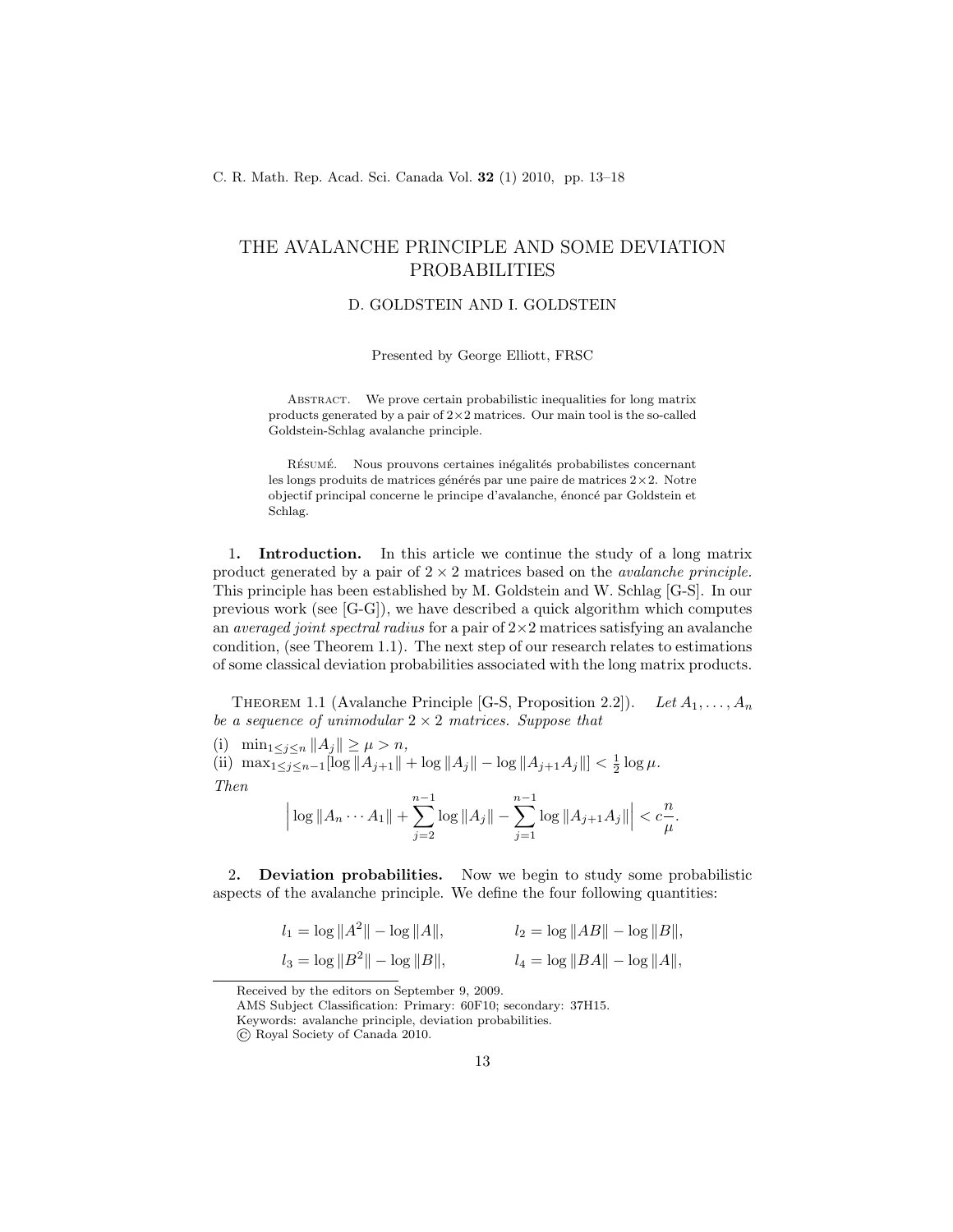and their average by

$$
\gamma=\frac{l_1+l_2+l_3+l_4}{4}.
$$

For any word  $\Pi_n = C_n \cdots C_1$ ,  $C_i \in \{A, B\}$  it follows by the avalanche principle that  $n^{-1} \log ||\Pi_n||$  can be approximated by  $n^{-1}(n_1l_1 + n_2l_2 + n_3l_3 + n_4l_4)$ , where  $n_1, n_2, n_3, n_4$  denote the appearance frequencies of the combinations

$$
A^2, AB, B^2, BA
$$

in the word  $\Pi_n = C_n \cdots C_1$ . Indeed, the avalanche principle implies that

$$
\left|\log\|C_n\ldots C_1\|+\sum_{j=2}^{n-1}\log\|C_j\|-\sum_{j=1}^{n-1}\log\|C_{j+1}C_j\|\right|<\frac{n}{\mu_0}.
$$

On the other hand, one can write

$$
n_1l_1 + n_2l_2 + n_3l_3 + n_4l_4 + \chi(C_n) = \sum_{j=1}^{n-1} \log ||C_{j+1}C_j|| - \sum_{j=2}^{n-1} \log ||C_j||,
$$

where

$$
\chi(C_n) = \begin{cases} \log ||A|| & \text{if } C_n = A, \\ \log ||B|| & \text{if } C_n = B. \end{cases}
$$

Therefore,

$$
\left| n^{-1} \log \|\Pi_n\| - n^{-1} (n_1 l_1 + n_2 l_2 + n_3 l_3 + n_4 l_4) \right| < \frac{c}{\mu_0} + \frac{\chi(C_n)}{n}.
$$

Our next goal is to estimate the following classical deviation probabilities:

$$
P\left(\left|n_i - \frac{n}{4}\right| > M\sqrt{n}\right), \quad i = 1, 4.
$$

Let us observe that by symmetry arguments it will be sufficient to compute only two of these probabilities

$$
P(|n_1 - \frac{n}{4}| > M\sqrt{n})
$$
 and  $P(|n_2 - \frac{n}{4}| > M\sqrt{n}),$ 

say.

LEMMA 2.1. For  $k \in N$  we have

$$
P(n_1 = k) = 2^{-n} \sum_{m \ge k+1}^{\lfloor \frac{n+k+1}{2} \rfloor} {m-1 \choose k} {n-m+1 \choose m-k}
$$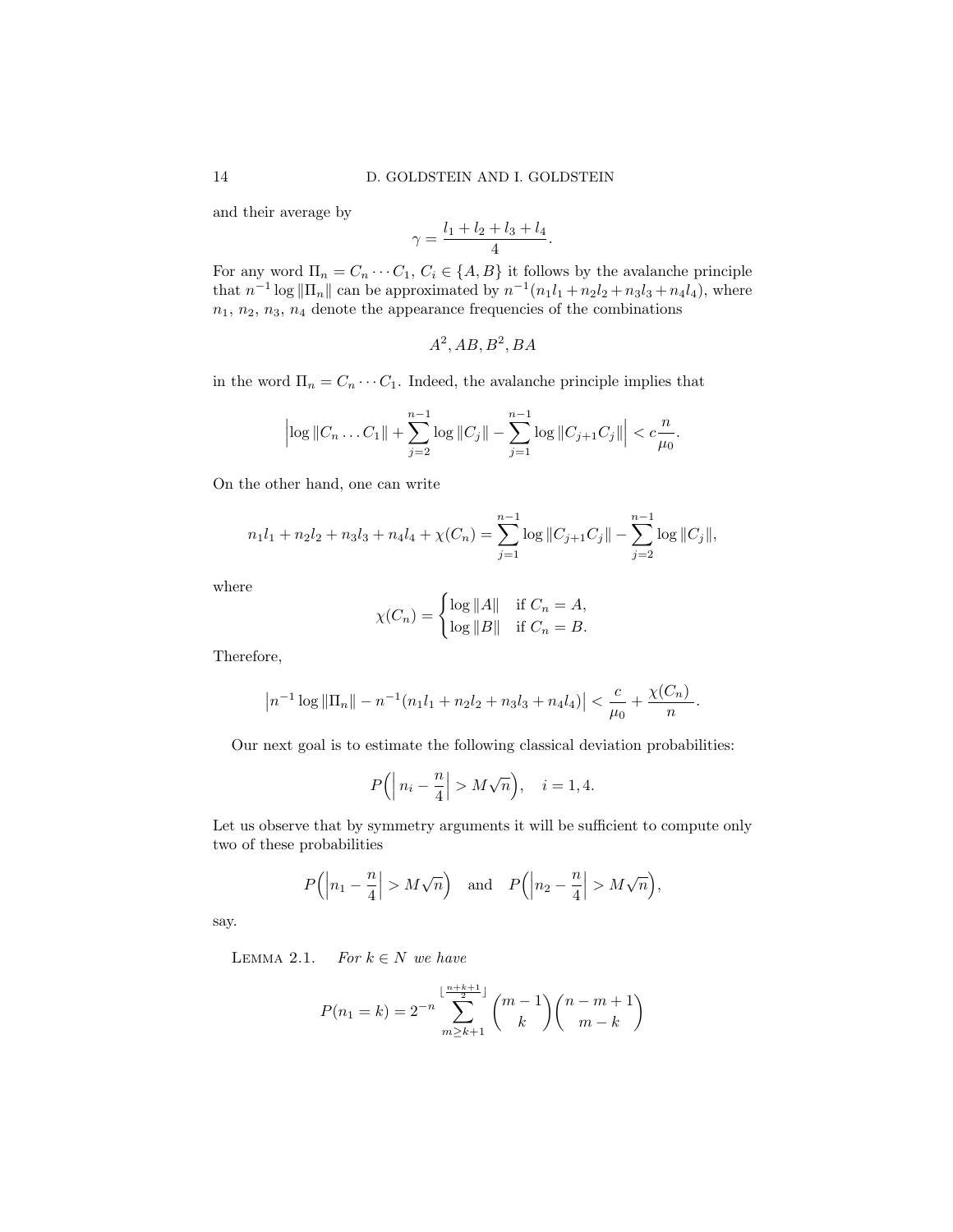PROOF. Let A occur  $m \geq k+1$  times in the word  $\Pi_n = C_n \cdots C_1$ . It is clear that we have to count the number of outcomes in which  $A^2$  (as a combination) occurs in the word exactly  $\Pi_n k$  times. All such events can be described by the following schemes:  $B^{d_0}AB^{d_1} \cdots AB^{d_{m-1}}AB^{d_m}$ , where k members of  $d_1, \ldots, d_{m-1}$  are zeros (which means the appearance of k couples  $AA = A<sup>2</sup>$ ), and the rest of them, including  $d_0$  and  $d_m$ , are positive integer numbers. Obviously  $d_0, d_1, \ldots, d_{m-1}, d_m$  satisfy the following Diophantine equation  $d_0 + \cdots + d_m = n - m$ . We need to find the number of integer solutions of this equation under the above-mentioned constraints. Choose  $k$  members from  $d_1, \ldots, d_{m-1}$  to be zeros. By using a standard change of variables, one can reduce the equation  $d_0 + \cdots + d_m = n - m$  under the following (above-mentioned) constraints:

$$
d_0, d_m \ge 0
$$
,  $d'_1 = d'_2 = \cdots = d'_k = 0$ ,  $d'_{k+1}, \ldots, d'_{m-1} \ge 1$ ,

(here  $d'_{i} \in \{d_1, \ldots, d_{m-1}\}$  for all  $i = 1, \ldots, m-1$ ) to a new standard equation

$$
x_1 + \dots + x_{m-k+1} = (n-m) - (m-k-1) = n-2m+k+1,
$$

where  $x_1, \ldots, x_{m-k+1} \geq 0$ . (Indeed, put  $x_1 = d_0, x_2 = d'_{k+1} - 1, \ldots, x_{m-k} =$  $d'_{m-1}, x_{m-k+1} = d_m.$  Summarizing: the number of integer non-negative solutions of the last equation is

$$
\binom{m-1}{k}\binom{n-m+1}{m-k}.
$$

Thus,

$$
P(n_1 = k \mid A \text{ occurs } m \text{ times } ) = 2^{-n} \binom{m-1}{k} \binom{n-m+1}{m-k}.
$$

Finally, summing these probabilities over all  $m = k + 1, \ldots, \lfloor \frac{n+k+1}{2} \rfloor$  we obtain

$$
P(n_1 = k) = 2^{-n} \sum_{m \ge k+1}^{\lfloor \frac{n+k+1}{2} \rfloor} {m-1 \choose k} {n-m+1 \choose m-k},
$$

as claimed.  $\hfill \square$ 

LEMMA 2.2. For  $k \in N$  we have

$$
P(n_2 = k) = 2^{-n} \binom{n+1}{2k+1}
$$

.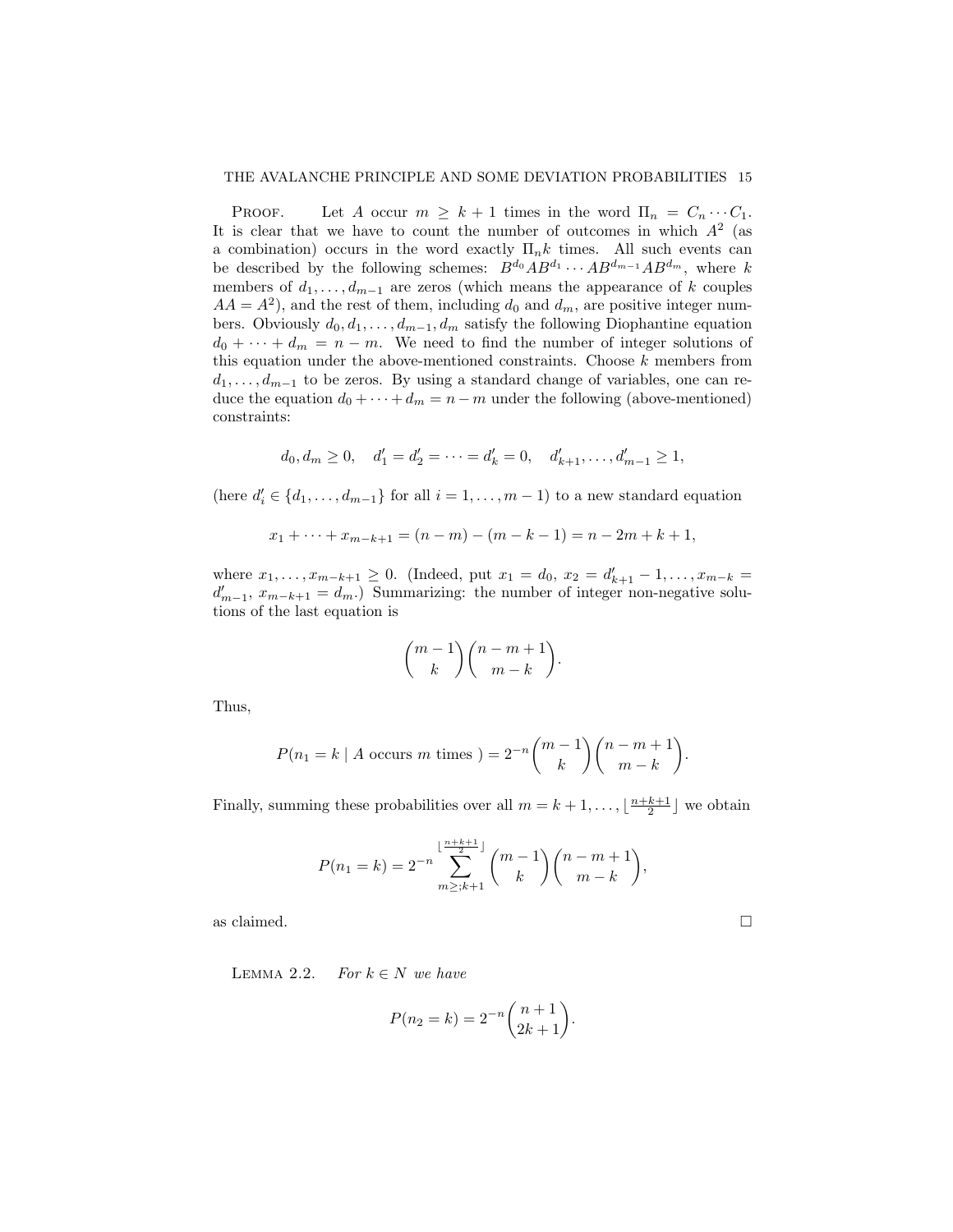PROOF. Arguing in just the same way as for Lemma 2.1, we count the number of outcomes in which AB occurs in the word  $\Pi_n$  exactly k times. The corresponding scheme is

$$
B^{d_0}A^{q_0}B^{d_1}A^{q_1}\cdots B^{d_k}A^{q_k},
$$

where all of  $d_1, \ldots, d_{k-1}$  and  $q_0, \ldots, q_{k-1}$  are strictly positive integer numbers (which implies the appearance of k couples  $AB$ ),  $d_0$  and  $q_k$  are non-negative integer numbers. Note that  $d_0, \ldots, d_k, q_0, \ldots, q_{k-1}$  satisfy the following Diophantine equation:

$$
\sum_{i=0}^{k} d_i + \sum_{j=0}^{k} q_j = n.
$$

Redefine the variables  $s_0 = d_0, s_i = d_i - 1, 0 \le i \le k - 1, s_{k+j+1} = q_j - 1$ for  $0 \leq j \leq k$  and  $s_{2k+1} = q_k$ . Now the previous Diophantine equation can be reduced to  $\sum_{i=0}^{2k+1} s_i = n-2k$ , where  $s_i \geq 0$ . Hence, the number of nonnegative integer solutions of this equation is  $\binom{n+1}{2k+1}$ . This yields the statement of Lemma 2.2.  $\Box$ 

Now we prove that the deviation probabilities computed above are exponentially small in M.

Lemma 2.3.

$$
P(|n_i - \frac{n}{4}| > M\sqrt{n}) < Ke^{-M^2}, \quad i = \overline{1, 4},
$$

where K is an absolute constant.

PROOF. The probabilities  $(|n_i - \frac{n}{4}| > M\sqrt{n})$  are well known from the random allocation methods and may be estimated by using various classical inequalities. It seems that the simplest way to estimate  $P(|n_1 - \frac{n}{4}| > M\sqrt{n})$  is the so-called Chernoff Bounds (see [C] or [A-S])

$$
P(X \le \beta pn) \le e^{-(1-\beta^2)np/2},
$$

where  $X \sim B(n, p)$ ,  $\beta < 1$ . In particular, for  $p = 0.5$  we have

$$
P(X \le \beta n/2) \le e^{-(1-\beta^2)n/4}.
$$

Thus,

$$
P\left(\left|n_2 - \frac{n}{4}\right| > M\sqrt{n}\right) = P\left(\left|n_4 - \frac{n}{4}\right| > M\sqrt{n}\right)
$$
\n
$$
= \sum_{k < \frac{n}{4} - M\sqrt{n}} 2^{-n} \binom{n+1}{2k+1} + \sum_{k > \frac{n}{4} + M\sqrt{n}} 2^{-n} \binom{n+1}{2k+1}
$$
\n
$$
= \sum_{m < \frac{n+1}{4} - 2M\sqrt{n}} 2^{-n} \binom{n+1}{m} + \sum_{m > \frac{n+1}{4} + 2M\sqrt{n}} 2^{-n} \binom{n+1}{m}
$$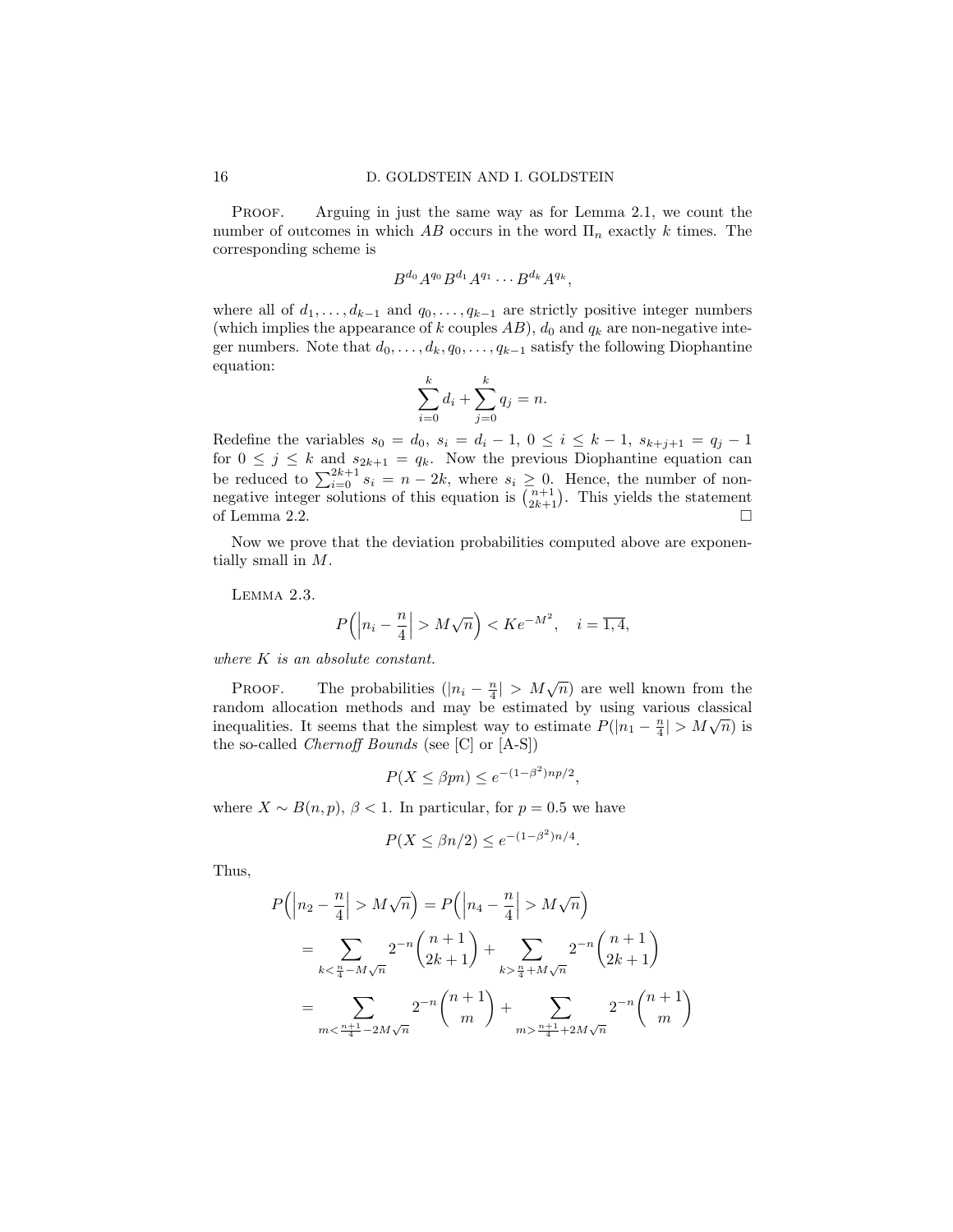## THE AVALANCHE PRINCIPLE AND SOME DEVIATION PROBABILITIES 17

(by the binomial symmetry)

$$
= \sum m < \frac{n+1}{4} + 2M\sqrt{n}2^{-n+1} \binom{n+1}{m}
$$
  
=  $P\left(X \le \frac{n+1}{4} + 2M\sqrt{n}\right) \le Ke^{-M^2\sqrt{n+1}}.$ 

To estimate the equal probabilities

$$
P(|n_1 - \frac{n}{4}| > M\sqrt{n})
$$
 and  $P(|n_3 - \frac{n}{4}| > M\sqrt{n})$ 

we note that

$$
P\left(\left|n_1 - \frac{n}{4}\right| > M\sqrt{n}\right) = 2^{-n} \sum_{k > \frac{n}{4} + M\sqrt{n}} \sum_{m \ge k+1}^{\lfloor \frac{n+k+1}{2} \rfloor} \binom{m-1}{k} \binom{n-m+1}{m-k} + 2^{-n} \sum_{k < \frac{n}{4} - M\sqrt{n}} \sum_{m \ge k+1}^{\lfloor \frac{n+k+1}{2} \rfloor} \binom{m-1}{k} \binom{n-m+1}{m-k}.
$$

Straightforward calculations using Stirling's approximation lead to the claimed estimation  $P(|n_1 - \frac{n}{4}| > M\sqrt{n}) < Ke^{-M^2}$ . □

Now we can formulate our main result.

THEOREM 2.4. Let  $\Pi_n = C_n C_{n-1} \cdots C_1$  be a random word such that  $C_i \in$  ${A, B}, i = \overline{1, n}.$  Then

$$
P\left(\left|\frac{1}{n}\log\|\Pi_n\|-\gamma\right|>\frac{M}{\sqrt{n}}\right)
$$

where K is an absolute constant and  $L = \max_{1 \leq i \leq 4} l_i$ .

PROOF. For a suitable absolute constant  $\alpha > 0$  we have

$$
P\left(\left|\frac{1}{n}\log\left|\left|\Pi_{n}\right|\right|-\gamma\right|>\frac{M}{\sqrt{n}}\right)\leq P\left(\left|\frac{n_{1}l_{1}+n_{2}l_{2}+n_{3}l_{3}+n_{4}l_{4}}{n}-\gamma\right|>\alpha\frac{M}{\sqrt{n}}\right)
$$
\n
$$
=P(\left|n_{1}l_{1}+n_{2}l_{2}+n_{3}l_{3}+n_{4}l_{4}-n\gamma\right|>\alpha M\sqrt{n})
$$
\n
$$
=P\left(\left|\left(n_{1}-\frac{n}{4}\right)l_{1}+\left(n_{2}-\frac{n}{4}\right)l_{2}+\left(n_{3}-\frac{n}{4}\right)l_{3}\right|+\left(n_{4}-\frac{n}{4}\right)l_{4}\right|>\alpha M\sqrt{n}\right)
$$
\n
$$
\leq P\left(4\max_{i=\overline{1,4}}\left|n_{i}-\frac{n}{4}\right|\cdot L>c_{1}\sqrt{n}\right)
$$